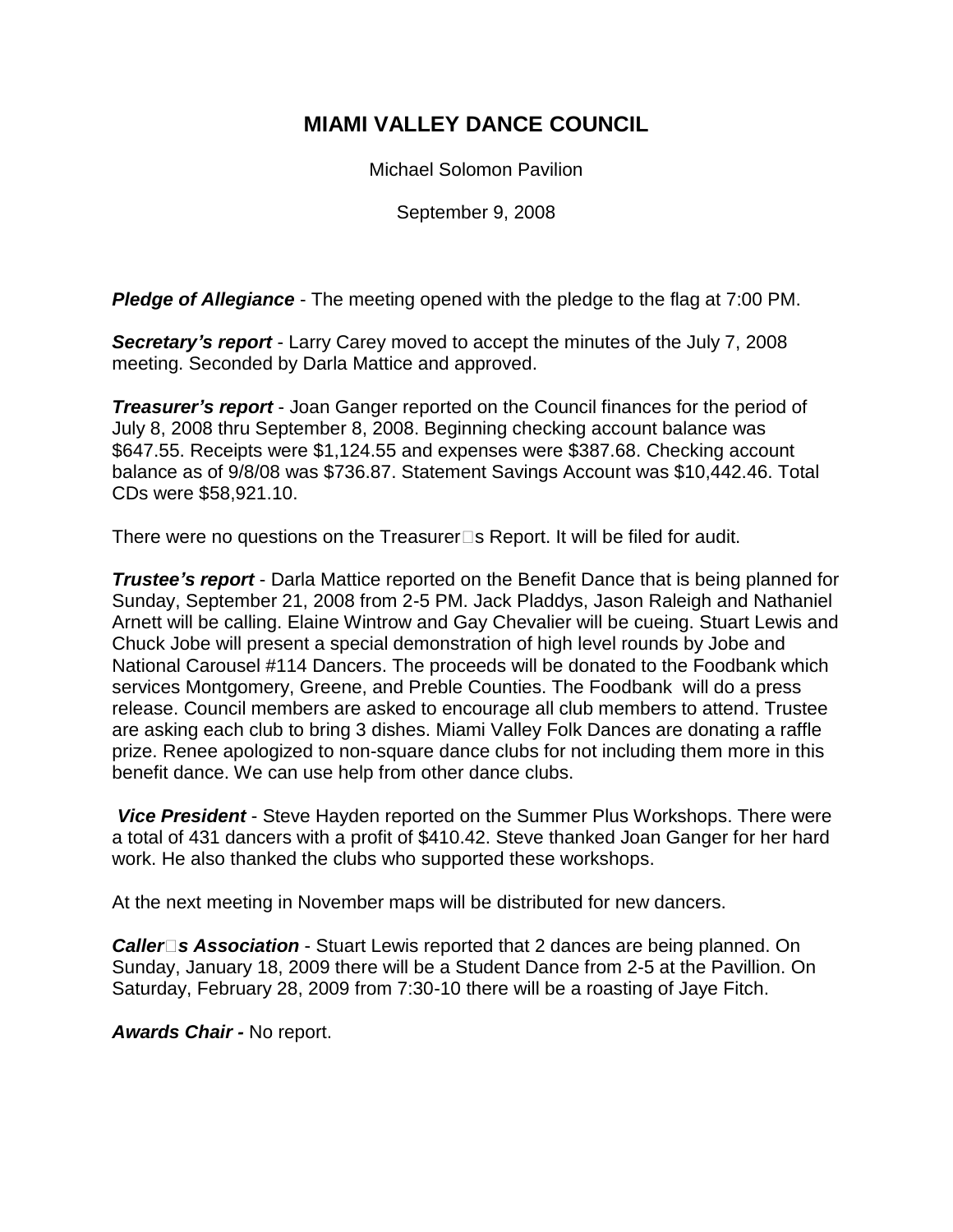*MSP Support Committee* - Ed Cordray presented the Financial Report for July 1, 2008 through August 31, 2008. Beginning balance was \$25,414.18, with receipts of \$1,120.00 and expenses of \$675.00. Ending balance was \$25,859.18

Ed has received questions about air conditioning for the Pavillion. About 10 years ago installation costs were estimated at \$50,000. Income during the summer is less than \$2000. It is not economically feasible to install air conditioning at the Pavillion.

Ed received a question about lowering the Pavillion usage fees for members. This was discussed at the Executive Committee Meeting and the answer is no.

*Hotline* - Jean is receiving calls about lesson classes and is forwarding the calls to the appropriate club. The fold out info for January-June, 2009 is due now and must be received by September 30.

**State Corp** - Steve Hayden reported there was a meeting in Middletown on 8/3/08. The 2008 convention had approximately 1100 dancers and made \$4135. The convention will again be held in Cleveland (same location) for 2010. The 2009 State Convention will be held in Cincinnati and there are registration forms in the back. The Publicity Committee would like to setup tables at dances to advertise the 2009 State Convention. The State Corp is collecting more buckeyes.

*Historian* - The quilt is finished and hung.

*2011 State Convention* - Steve Hayden reported that meetings for the 2011 Convention will start soon. Need a Secretary, coordinators for Fashion Show, Folk and Contra, and Sewing Room. Meetings open to any clubs. They will meet every other Month starting in September.

*President* S Report - Linda Hasting reported that she has been asked about how to access the newsletter. Many club members said they would like to have a choice on how to get a copy. The issue was brought to the Executive Board on Saturday, September 6. The board discussed the various options and decided to leave the newsletter as it is. The newsletter can be printed from the MVDC website by using the free Adobe software. It is felt that the clubs should make copies of the newsletter available to its members. There should be someone within each club who will be willing to print copies for those who do not have access. Notification of this decision will also be sent to each club president.

Honor couples nomination forms are available. The completed nomination forms are due at the November council meeting and announcements will be made at the January meeting.

A nomination committee is being formed. Dale & Jessica Blackburn will be part of that committee. A third individual (bylaw requirement) will be added shortly.